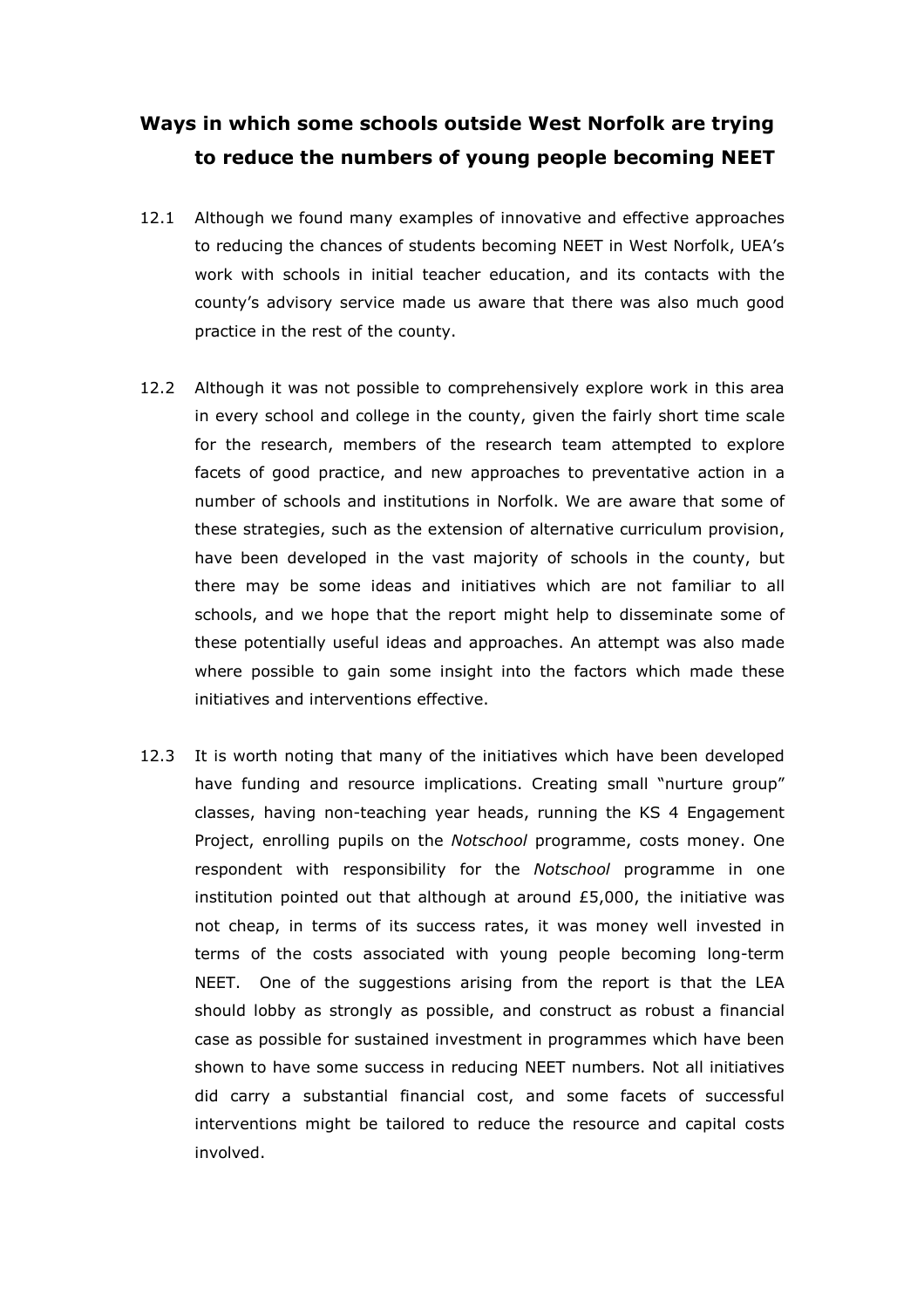#### 12a The Key Stage 4 Engagement Programme

12.4 Currently in its fourth (and final year) this DCSF funded project, involving students in the central area (plus students from Downham Market) has had considerable success in working with (over 300) pupils who had been identified as having issues in attendance, behaviour and attainment. Although the figures for 2008-9 have not yet been collated, the 2007/8 figures suggested that 88% of the pupils involved in the programme emerged with positive outcomes when post-16 destinations were tracked, and over half the students involved were felt to have made progress in terms of their attendance, behaviour and attainment. Although the funded pilot was centred mainly on the central area, it was being extended to rural 'pathfinder' schools (Connexions Manager). Further research might focus on why the initiative had more success in some contexts than others.

The 2009-10 action plan gave the following reasons for the successful outcomes:

- 1. Student access to accredited external learning opportunities for up to 2 days a week, matched to their interests/needs.
- 2. Providers quality assured and listed in an electronic directory.
- 3. Two Service Level Agreements between the Local Authority and Schools and the Providers and Schools which clarify responsibilities involved.
- 4. The attachment of a "Trusted Adult" to each student on the programme, chosen from the student's host institution, and carefully selected to closely mentor the students on a weekly basis.
- 5. Funding of £1000 per student to support the processes involved.
- 6. Half-termly meetings with the providers, school keyworkers and the steering group.
- 7. Two Trusted Adult Support Workers to support the programme, hosted at The Hewett School and Sewell Park College and available to help other Trusted Adults and providers.
- 8. A transition programme which takes place during a week in the Spring term for students who are still unsure about what they would like to do post-16. Students have access to a variety of post-16 opportunities and Connexions' PAs (in partnership with Trusted Adults) design a personalised programme for each student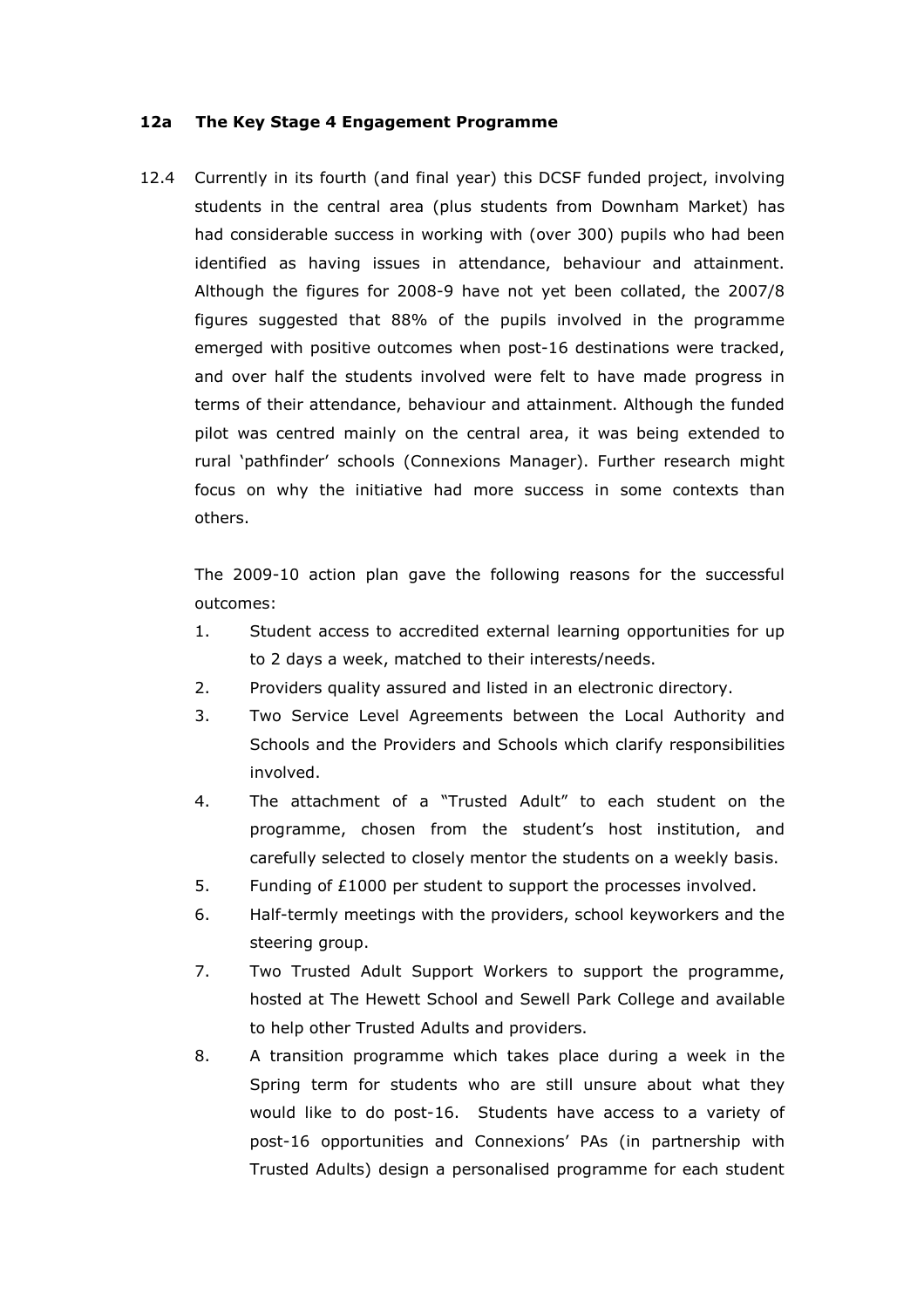for the week. This is then followed-up with a support meeting to evaluate the programme and support the student with any decisions about their futures.

Funding for the programme will be significantly reduced for 2009/10 and will then cease. The Key Stage 4 Engagement Programme brand will no longer exist, although a version of it is likely to continue as one of the pathways within the Foundation Learning Tier. The electronic External Learning Opportunities Directory will continue to be maintained centrally and will list all Norfolk's external provision, Quality Assured by a central officer funded collectively by the schools.

This raises the question of what will happen to both the structures which have been developed, and the lessons which have learned from the programme when funding stops. To what extent can the good practice and systems which have been developed be disseminated across the county, and how easy will it be to sustain progress without funding?

### 12b The Pathways Project

12.5 The project operates a Youth Engagement centre based in two industrial units. The units are jointly managed by three high Schools. The centre provides resources for a range of need. Some students access the provision instead of a mainstream school for as much as two or three days a week, whilst others access specific activities for as little as an afternoon. Participants are from the ages of 13 to 16. At any given time the unit provides provision for no more than 20 students, however in combination the centre is able to offer provision to over 70 across the course of a week.

In essence this project aims to incorporate the best practice from current alternative provision into a new provision for the area, which is operated and managed by the three High Schools themselves. Students on alternative curriculum programmes often become dislocated from their school and in many cases have been permanently excluded from it. This project aims to show that this is not necessary and that schools working in collaboration with the voluntary and community sector can provide resources to meet the needs of this group whilst maintaining them as part of the school community. This project aims to provide a localised model of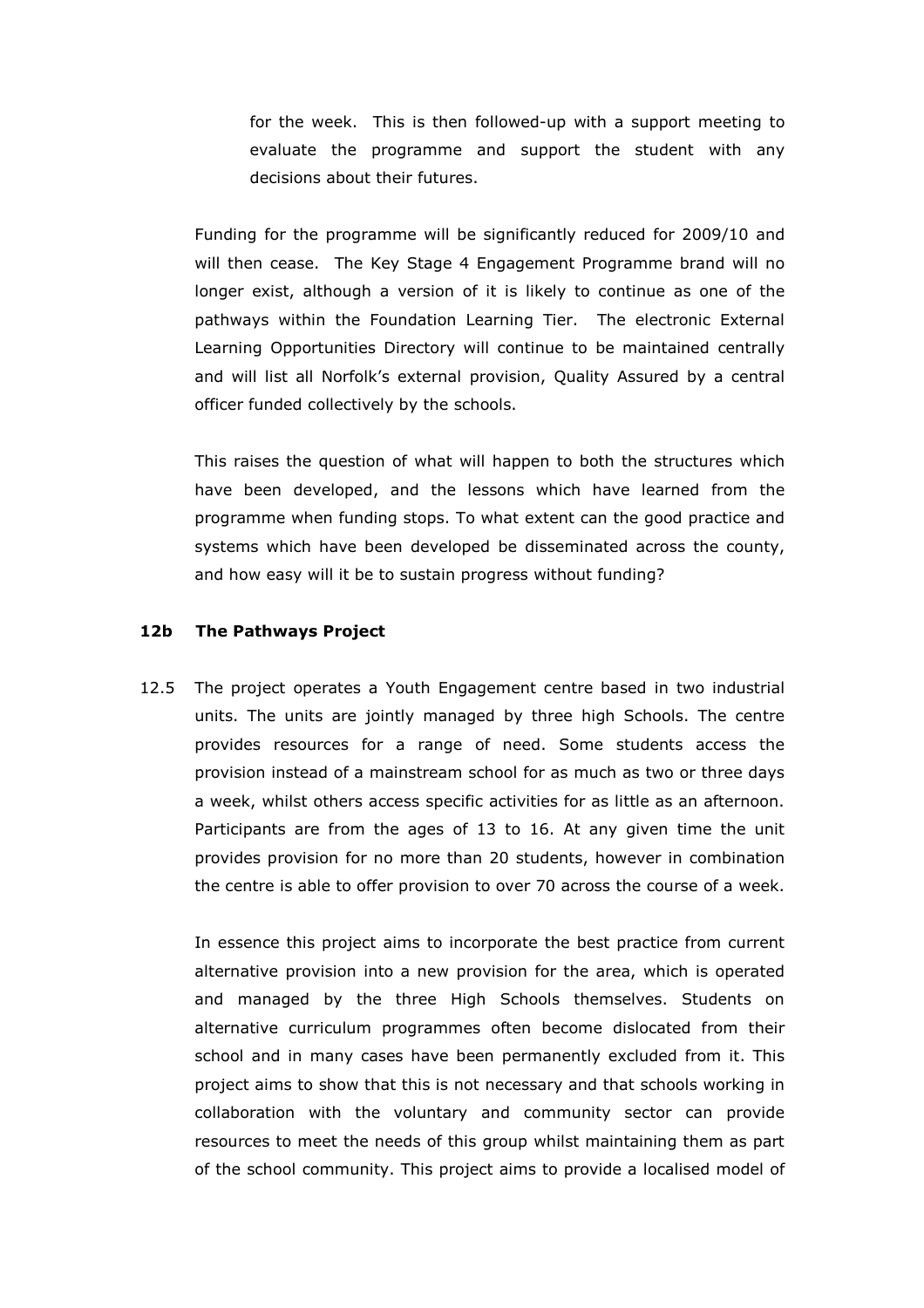delivery in a small scale unit close to the home schools, thereby maintaining the connection with the resources and provision available at the home site. This massively enlarges the potential for the project to offer a wide range of learning opportunities and importantly maintains the young people within their home community. At the same time the project demonstrates the benefits to the school of investing in these vulnerable and challenging young people. Early evaluation of the programme suggests that it will be helpful in reducing the prospects of some of these students becoming completely disengaged from education and drifting into social and educational exclusion.

### 12c "The Lunchtime Club"

12.6 One school operates a very successful lunchtime provision for its most vulnerable learners. Staffed by specially selected staff ideally suited to forming relationships with young people, the lunch club gives refuge and support for young people with a range of issues, from special educational needs to emotional health issues. The Lunchtime Club has provided support and stability for students who find the unstructured environment of lunchtimes very hard. In this way it has had a great impact on reducing lunchtime incidents of poor behaviour, and it has also helped potential isolates to make friends and gain in social confidence. Many of them have started to develop friendships with pupils outside those who regularly attend the club. It is simply called "The Lunchtime Club", and no further explanation of its purpose is given in order to avoid any stigma that might be attached to those attending. Initially invitations were sent out to a number of pupils identified as being potentially "at risk" by the Special Needs Department. It simply explained that a room would be available for pupils to eat their packed lunches if they just wanted somewhere to sit, and that games would be available for anyone who wished to socialise in the room after eating their lunch. The club is supervised by a number of Learning Support Assistants and part of the success of the club is the skills of interaction of these LSAs in talking to the pupils who attend. There are fairly strict rules of behaviour and anyone engaging in disruptive, aggressive or anti-social behaviour is excluded. This provides a safe space for pupils to relax and enjoy the dinner break and in the course of this many of them are encouraged in a low key way to develop their skills of social interaction with other attendees and with the LSAs who supervise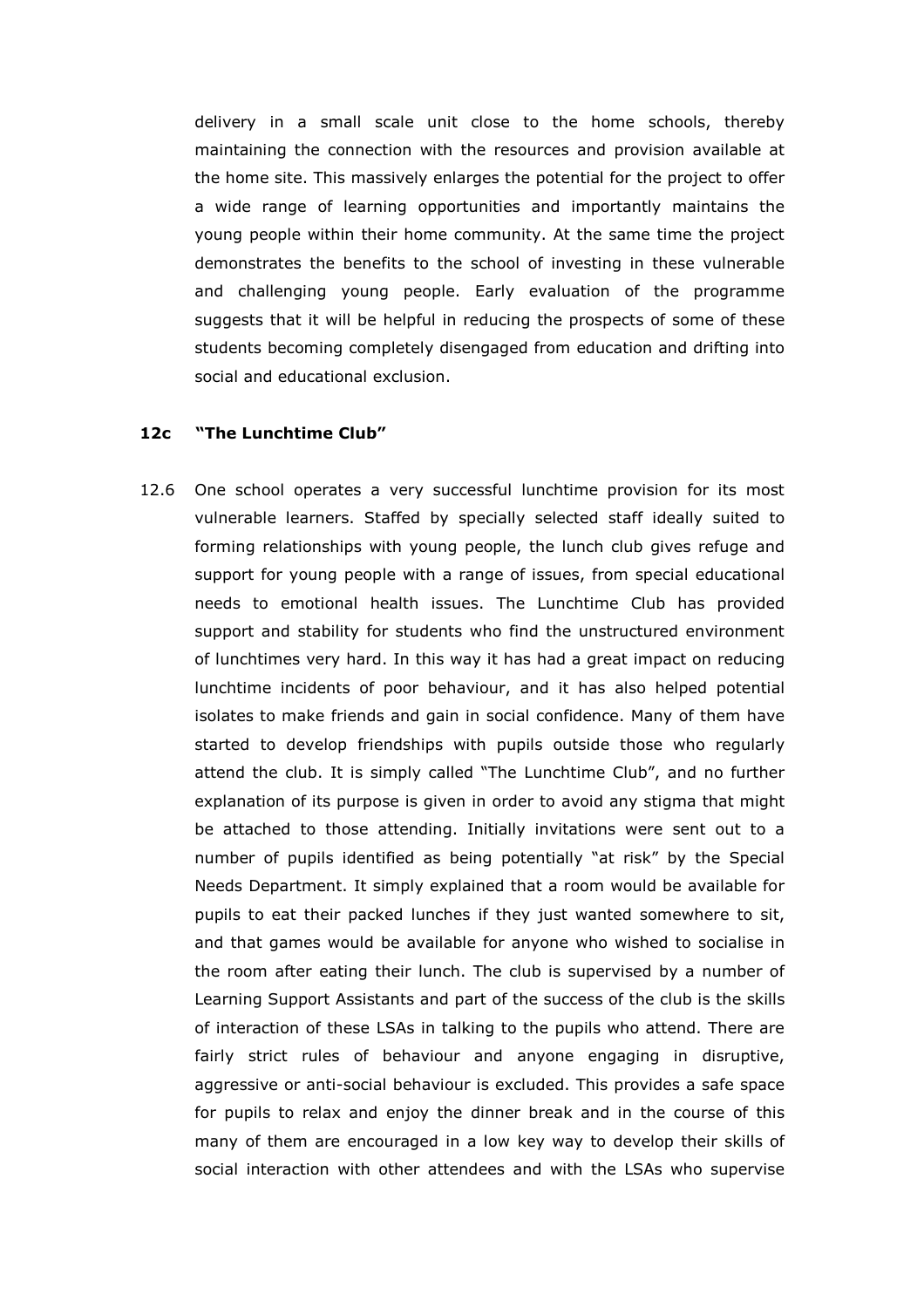the club. The club has proved to be extremely popular and attendance is often in excess of 30 pupils, occasionally presenting problems of overcrowding and limited access to the games and activities which are available in the room. Initially, the membership was by discreet invitation, but as other pupils passed by the room, many of them thought the atmosphere in the room seemed attractive and asked if they could attend, so the club has evolved into being "open access". One teacher acknowledged that pupils sometimes complain about the quality of the games and resources provided, but the club has in a low key way become an unremarked but stable part of life at the school. One of the teachers who has been involved in observing the club in operation reported that in addition to reducing incidents of misbehaviour and bullying over the lunch hour, it had helped to improve pupils' attitudes to school as a whole, and had developed their confidence and skills of interaction with others. Unlike some of the initiatives to improving student engagement and commitment to school, it was not expensive to resource and there is a general consensus that it has played a helpful part in improving the atmosphere at the school in addition to helping some pupils to become more socially integrated into school life.

#### 12d Peer Mentoring

12.7 The head, a senior member of support staff, and a pupil from another Norfolk school came into the university to give a lecture to PGCE students about the school's use of peer mentoring to support pupils who might in one way or another need support. As well as the head teacher and a lead Learning Support Assistant, one of the pupil peer mentors also led part of the lecture, which was to the whole cohort of the secondary PGCE course. Students from the school also took part in the professional development seminars following the lecture, to give advice about class management. The session received exceptionally positive evaluations from the students and was a very effective demonstration of the potential of such approaches for improving the ethos and working atmosphere in the school, and developing pupils' confidence and leadership skills. The headteacher said that the scheme had been extremely helpful in improving the overall performance and climate in the school, and that it had helped to improve the attitudes to school of many of the pupils who had been involved in the project.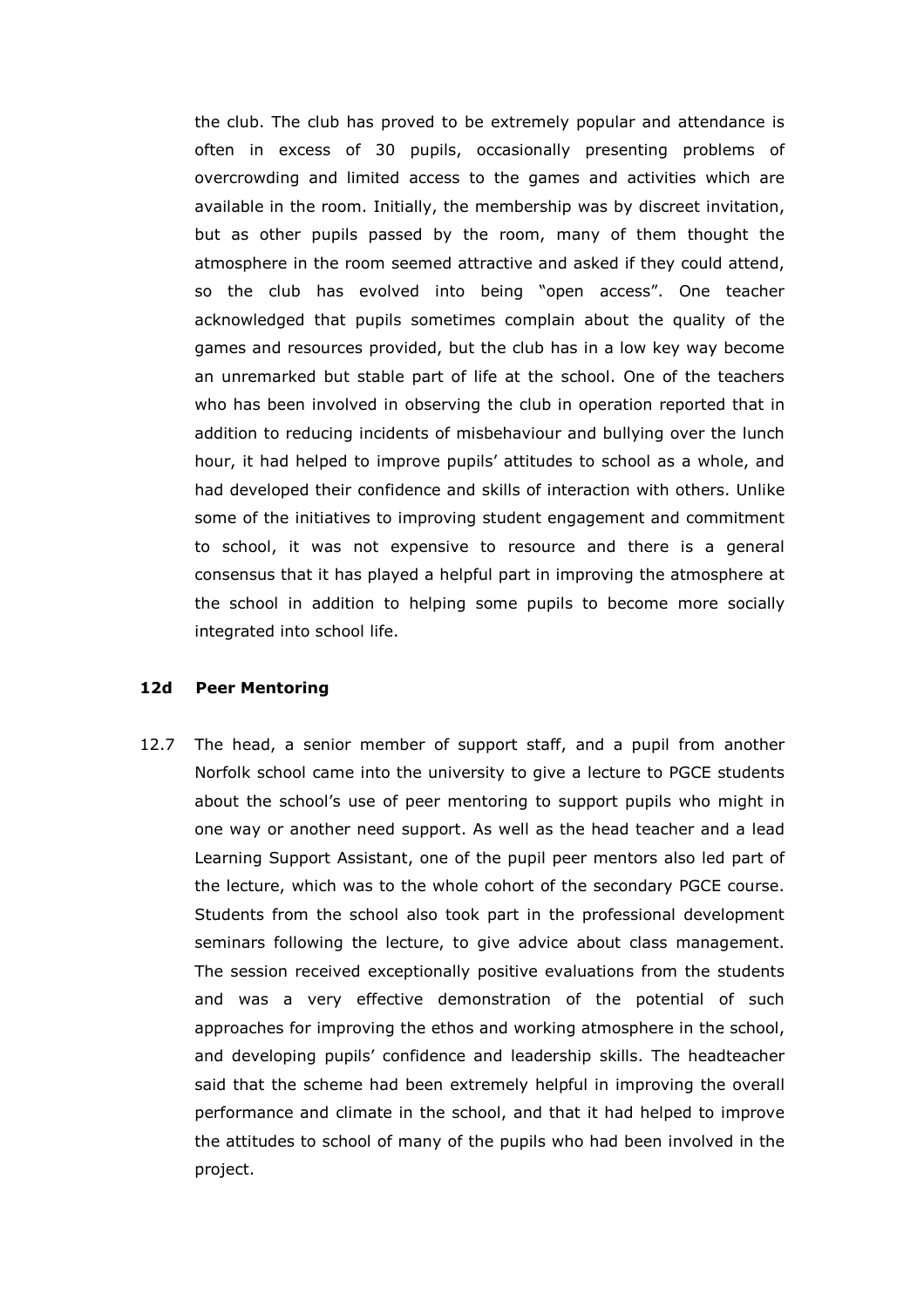### 12e Non-teaching heads of house supported by non-teaching academic mentors

12.8 One Norfolk school is moving towards a complete system of non-teaching Heads of House, supported by non-teaching academic mentors. Although the resource implications of the move are clearly substantial, it was felt that the system has started to make a significant difference to the atmosphere and ethos of the school and the aspirations of pupils. The Head felt that in addition to massively increasing the amount of pastoral support for pupils, the change enabled much more time and attention to be focused on influencing students' ideas about future and feasible career options, and about what they might hope to get out of being at school. An assistant head reported that the change had helped to change attitudes to school and to attainment with some, but not all pupils. "I came here from a school where most of the pupils were self-motivated and wanted to succeed academically…. A lot of pupils here have to be supported in moving towards this attitude to education, some of them need a lot of help and support but their attitude to school and to education can be turned round with skilful and sensitive support…. This system means that year heads are not spending most of their time being reactive… fire fighting and responding to behaviour incidents… together with the mentor they can be much more constructive and focus on other things.. and develop more positive relations with pupils who could go either way". Many of the Heads of House had particular skills-sets, such as counselling, mentoring, and in one case mental health issues, and this meant that the school was less reliant on having to bring in outside agencies. The move towards non teaching Heads of House started off as a pilot, but the outcomes have been sufficiently encouraging for it to be extended so that from September, it will run across the whole age range.

## 12f Courses for young offenders, young people considered at risk of becoming young offenders and for cared for children run by Norfolk Museums Service

12.9 Norfolk Museums Service runs three different courses for young people who are considered to be at 'high risk' of becoming NEET. They are currently of the seventh cycle of a 10-12 week course for young offenders.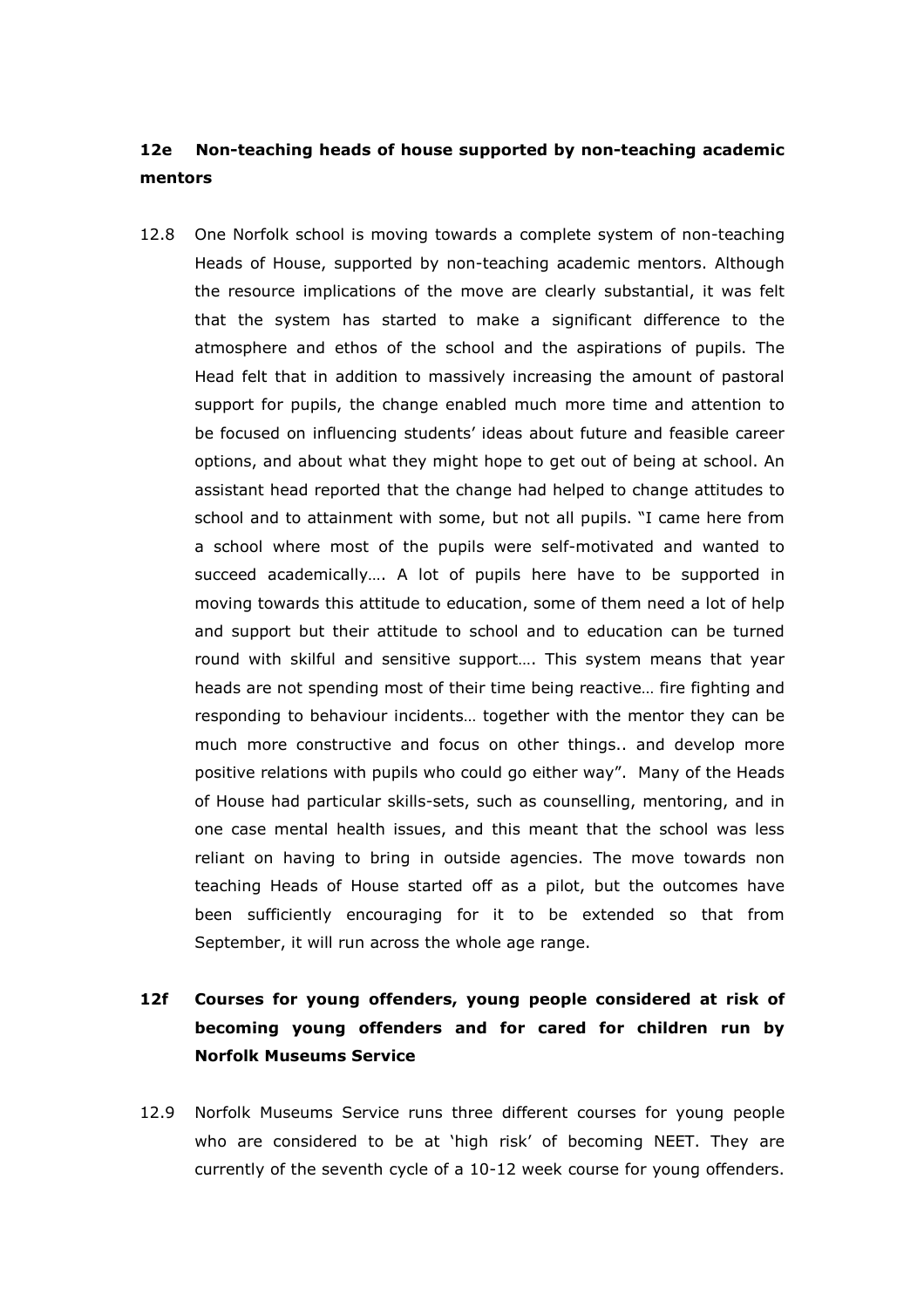This involves attendance for two hours a week at the Castle Museum and participants "sign up" as part of their community supervision order and attend instead of reporting to the Youth Offending Team Office. A museums educator explained that "they are very varied in nature… some have tags, one has to report daily to the Youth Offending Team, even on Christmas Day.. there is one 15 year old who is a delight to work with, has a beaming smile and appears to have a very nice nature – but he is on a two year supervision order so presumably he must have done something quite serious".

 "The students work on Arts based projects and some of them do get quite involved… they can do the Bronze Arts Award and one boy is working on his Silver Award. 80% of the award can be done at the Castle… it includes helping to host the final celebration at the end of the course, and helping with the catering. Some of them help with the editing side of things, animation and filming, doing video diaries. Some of them use the collections for inspiration…. some of them do research projects on Crime and Punishment".

 There is also the YISP Course (Youth Inclusion Support Panel)… this is multi-agency preventative work with children aged 8-12, for pupils identified as being at risk of offending. This is a 3 month programme which also involves working with parents as well. The youngsters are identified as being at risk of offending by the police or by headteachers. Parents or carers come with them to the first session and someone from school comes to the last session so they can be involved and witness or celebrate the positive outcomes.

 Another museums' educator reported that many, but not all of the pupils involved in the courses had made progress in their social skills and general confidence over the course of the 12 weeks, and that most of them had been positive about their experiences on the course. The Youth Offending Team had also reported positively on the progress of pupils who had attended the courses for those who had offended or who were considered to be at risk of offending.

 The museums service also run a course for cared for children. "This can involve work on the Egyptians which some of them know a bit about from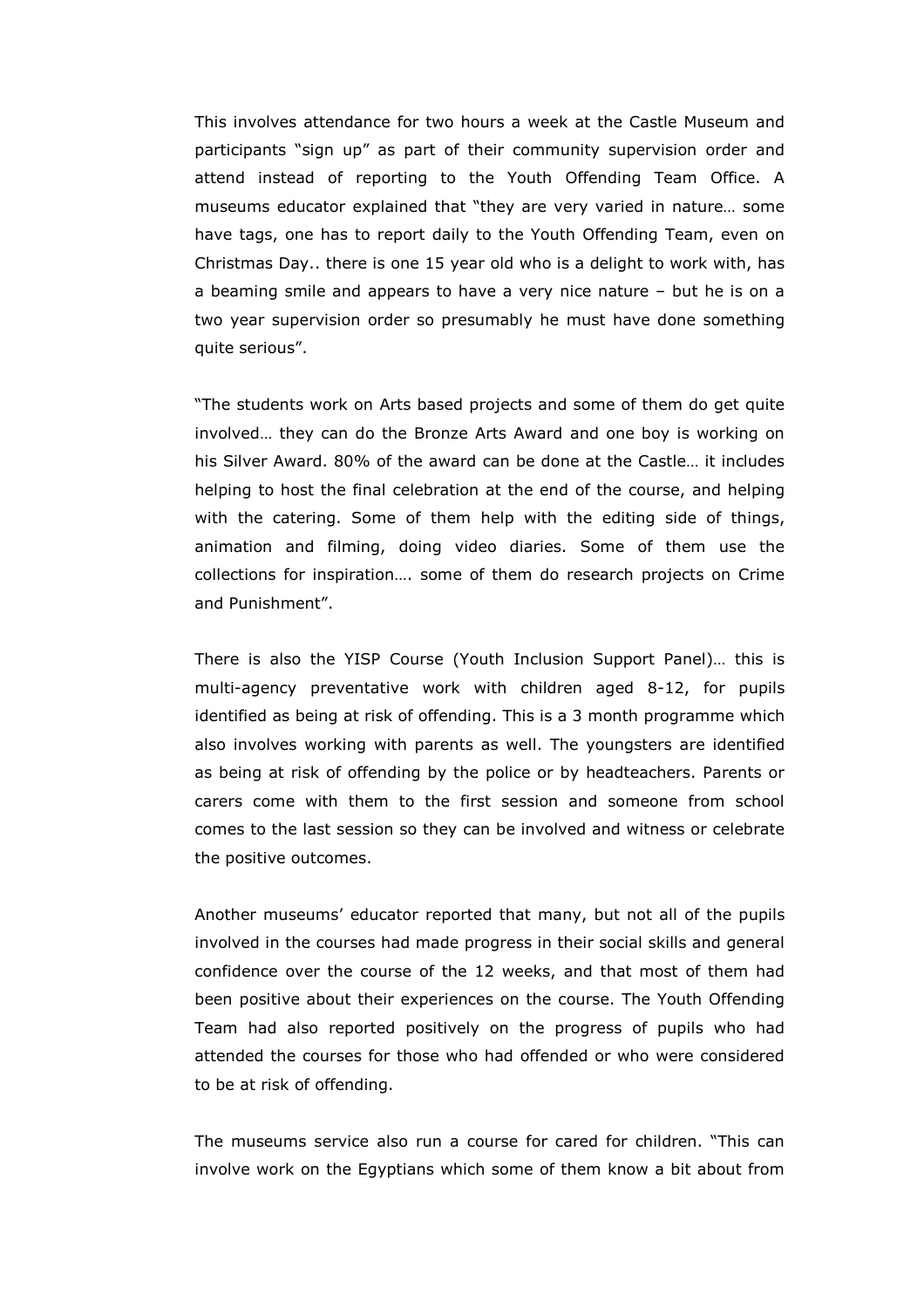primary school. Again it is based on a creative arts based approach including filming and animation work. One of the youngsters on the course has started to attend Museum Club and we are hoping that others will follow suit. We also run a summer school for the same target audience. We try to give them support to take responsibility for their behaviour but it can also involve practical support in terms of helping them with bus fares. We try to get them to see the museum as a safe space and a public, community place where they are made to feel welcome".

 The Museum is also currently in the process of developing courses for young people who are NEET.

### 12g Finding part time employment and voluntary work opportunities for young adults with learning difficulties: The Assist Trust

12.10 The Assist Trust is a charity which works to help young adults with learning difficulties to become independent and to move on to employment. Part of their approach to the long term goal of moving members into full time employment is to provide part time work to develop members' confidence, skills of interactions with others, sense of responsibility and the ability to cope with more extensive integration into work.

Three "Job Coaches" look for employers and organisations who will be prepared to offer members the opportunity of part time or voluntary work. At present this supports 12 members in paid work and 49 members in voluntary work. Members do on average 6 hours per week, but some have moved on to full time employment. "We believe that everybody has the right to opportunities in life. We also believe that if you don't try you don't know what you are capable of, so we encourage some managed risk taking. This means the members are allowed to make mistakes, so they can learn from those mistakes".

The organisation generally looks for small independent organizations who are more likely to support a small local charity: "They are mostly sensitive and more patient with people with learning difficulties and easier to deal with… When asking for a placement we emphasize the level of support (from all three job coaches) how long the support is available (as long as the member and employer feels it is necessary) and that we are only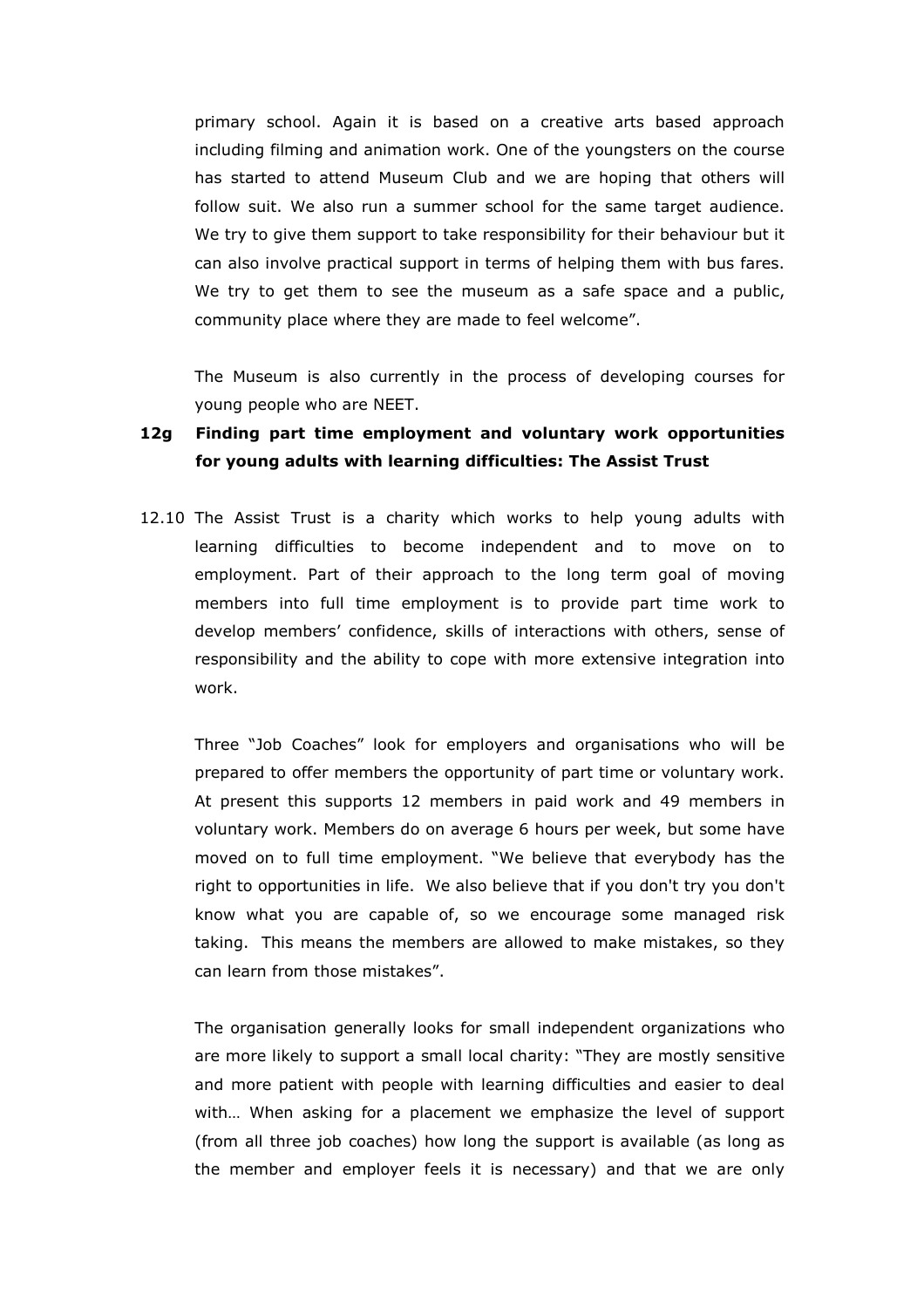asking for a small amount of time the member will be with them per week" (average of 2 hours per week to begin with). Several members do paid work acting as reception managers for a few hours a week at the city headquarters of the charity. This provides valuable opportunities for several members to move towards fuller forms of employment The Trust offers strong levels of support to members to support their development and to reassure the employers providing these opportunities: "We operate a properly organized review process and share all relevant info with the staff group. This means we take into account the information collated over the years the member is growing until they and we feel they are ready to try this step into independence". The provision of "small steps" towards independence is thought to be an important element in the success of this work.

### 12h Advanced bridging courses at a sixth form college in Norfolk

12.11 The college has been selected by QCA as one of four case studies on best practice in developing post 16 advanced bridging courses. The course is funded through the LSC and the local authority.

Students who are not ready to progress to level 3 courses, usually because they do not have the required grades at GCSE, take a bridging year at level 2. Applicants can choose from a range of BTEC courses including Leisure and Tourism, Business, Countryside Management, ICT, and Health and Social Care. As part of the level 2 programme, students also have the opportunity to retake qualifications in GCSE maths or GCSE English Language if necessary and to undertake extended work experience. They can also choose an apprenticeship programme and, from September, sport and other programmes. About 40 students are on the bridging course each year and the "bridging course" is a number of options rather than a prescribed course.

A number of factors may lead to a student undertaking a bridging course rather than going straight onto a level 3 programme: poor GCSE grades, lack of confidence, or not yet quite ready for level 3. The teacher works hard to develop their academic and social confidence and their learning skills, and believes that their experiences on the course help to develop their emotional maturity and willingness to apply themselves wholeheartedly to the challenge of succeeding in whatever elements of the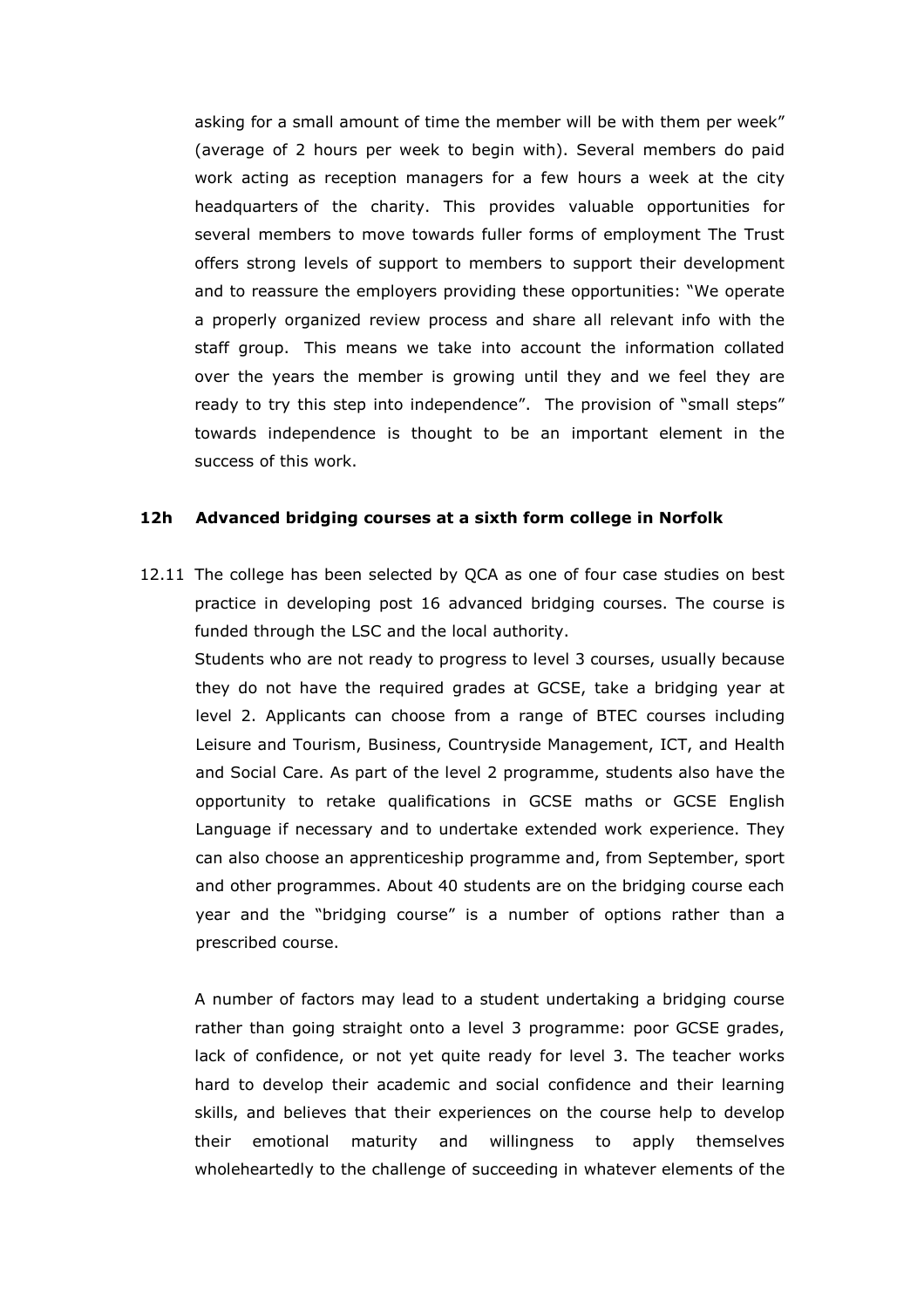course they are pursuing. Motivating students by responding sensitively to their different needs and personalities is seen as crucially important to their progress. There is a learning support assistant to help students with particular learning needs. The teacher who leads the course believes that many of those who have been disaffected and disengaged in the mainstream school have a good chance of being successful on the bridging programme.

Between 80 and 90% of the students on the course go on to level 3 programmes, others go into employment. It is clear from talking to the students that they enjoy the course and there is a very positive classroom climate in teaching groups. It is apparent from talking to students and the college principal that although the course does provide the opportunity for applied and active learning, the success of the course depends in large part on the exceptional skills of the lead teacher. Several of the students unabashedly tell me that she is a wonderful teacher and how much she has done for them. The success of this course makes the important point that it is not just about course content and course design. The skills of interaction which the lead teacher possesses, and the very strong trust and working relationships she has developed with the students are an important element in the success of the venture.

### 12i Exchange visits with an independent school

12.12 This was part of a broader strategy to raise pupil aspirations in an area of high social and economic deprivation. Selected pupils spend a week at an independent school and then host a return visit for pupils from the independent school. It might be supposed that there are risks involved in such approaches but the head and assistant head both reported that there had been several gains from the project and no apparent "collateral damage".

> "Our exchange programme with Gresham's has built up gradually from a link through the Arts. It has recently culminated in a small group of students completing a residential for a week - the primary intention of this was to raise aspirations. Some of the students who attended could be classed as being disaffected and truly benefitted from the experience. They will be visiting again for the second phase.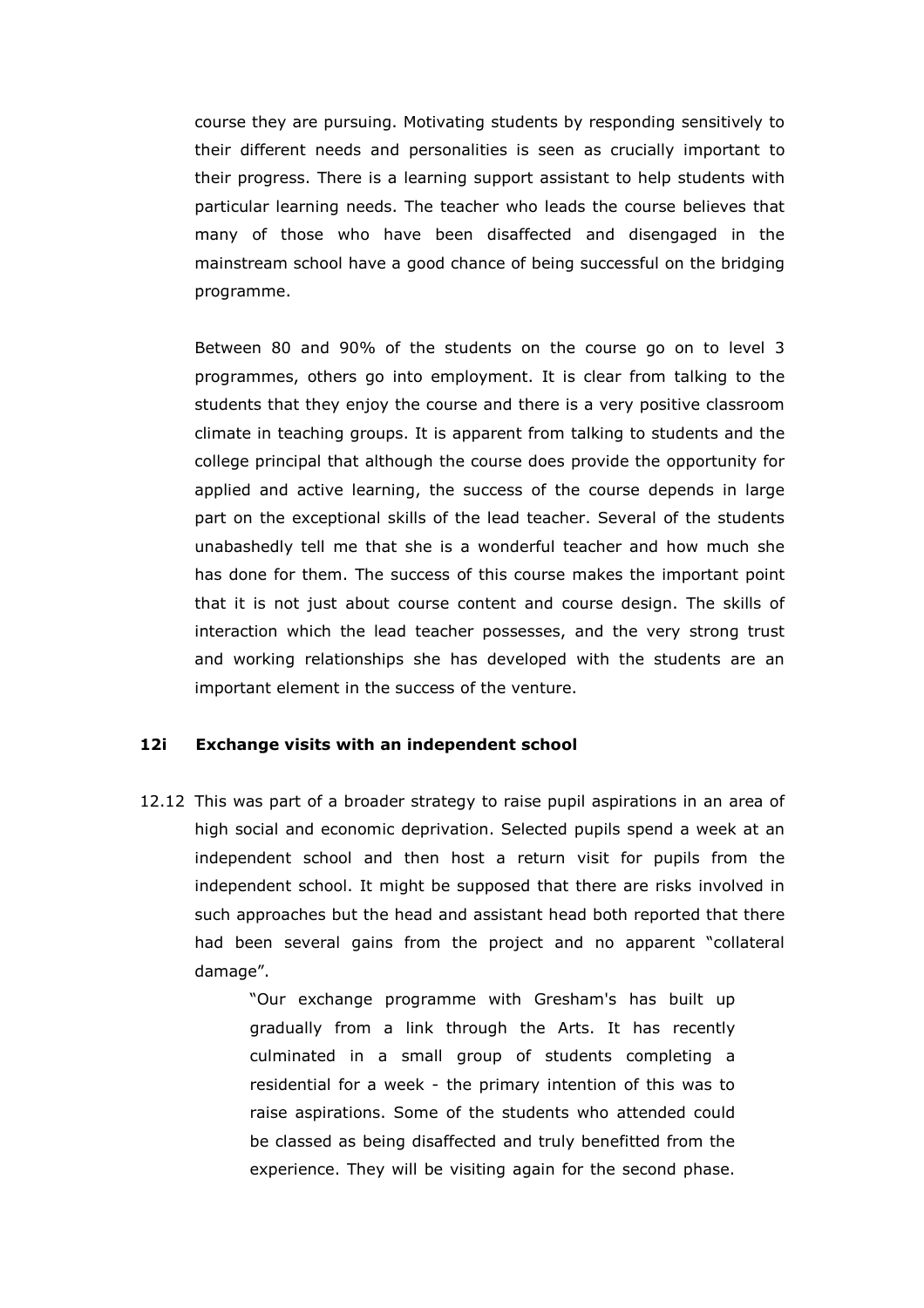It is essential for children to understand the 'bigger picture' that there is a world of opportunity from which they are not excluded. Gresham's Bac students completed a 4-day long visit to Oriel to study provision for predominantly SEN students and we have received very positive feedback from them regarding their experience" (Headteacher).

The visit had radically transformed the attitude to school of some of the pupils on the exchange: "I'm not quite sure why it has worked but there is one pupil who would be in trouble at this school most days who I now rarely hear about in terms of trouble. The visit seems to have transformed his ideas about what schools are for… about it being 'for them rather than for us'". Another incidental benefit of the visit was the fact that many pupils for the first time appreciated how much their teachers did for them: "Because teachers came across as being more detached and could perhaps rely on pupils just getting on with their learning… perhaps not feeling they had to work as hard to capture the attention of their pupils…. Some of our pupils started to realise that a lot of their teachers do try to go the extra mile to make the lessons interesting and to show an active interest in them".

### 12j Developing the quality of work placements and links with the local community

12.13 This school had also made a big effort to improve the quality of their work experience placements, and to make the work experience that their pupils undertake more challenging and interesting:

> "Many of our students do a chunk of their timetable - so if they're not school shaped, we build an element of the school to fit them. This helps to build good links with local businesses. We also participate in a working partnership with businesses who are looking to offer jobs for the students who attend at Key Stage 4. Our community relations are improving with links with multi-national businesses in the area and getting pupils exhibiting their work in prestigious public institutions. Improving our NEET figures is essentially about raising students' aspirations, and I feel that in spite of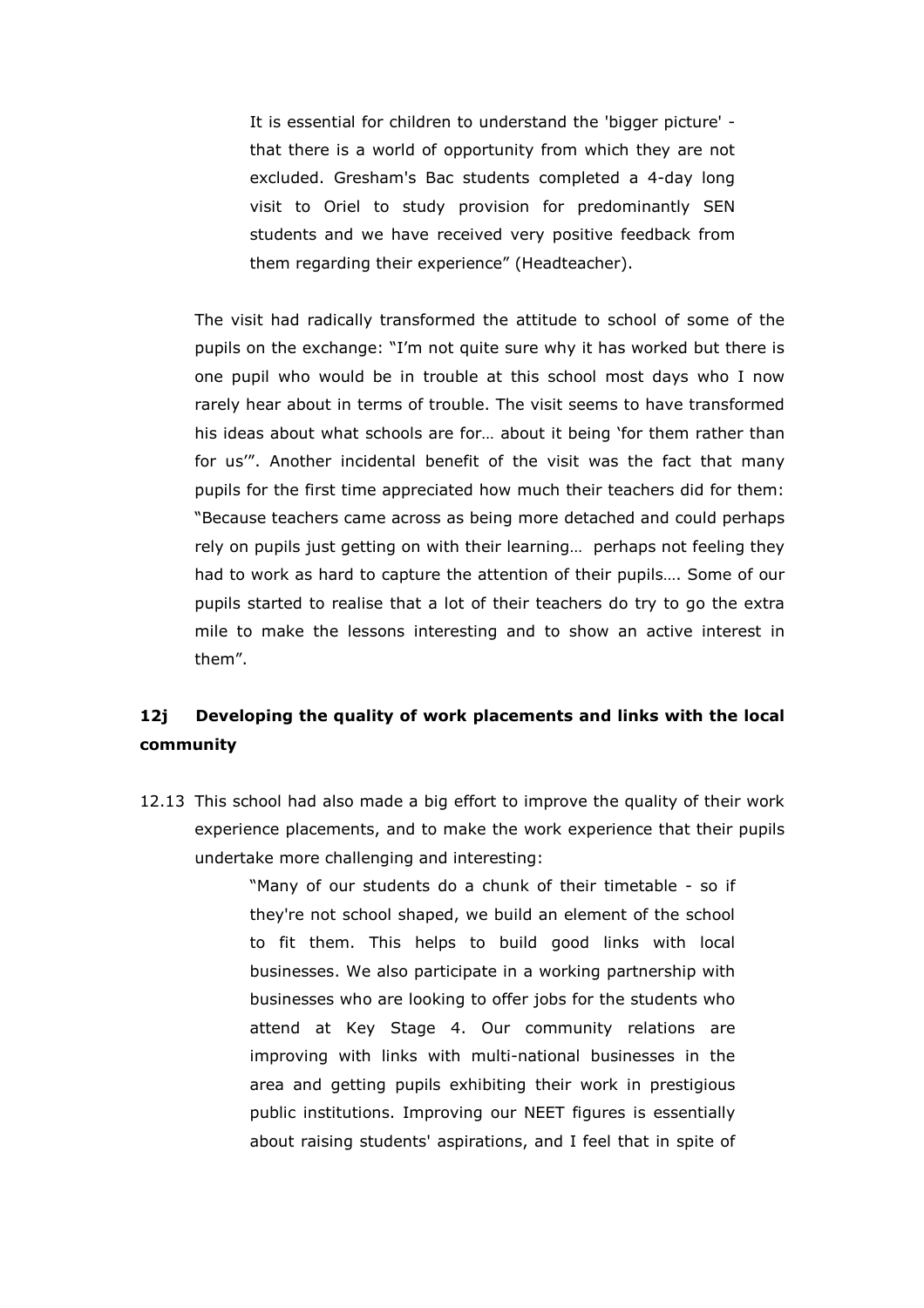our issues, we have increased our focus on meeting their needs".

This was felt to be partly about being more explicit with providers of work experience about the ways in which it could be helpful to pupils, and many placements had responded very positively to this in a way that had strengthened community links with the school. "Work experience can really help many of our pupils but if they are low quality, boring and do not stretch or engage them, they can almost do more harm than good… if they end up thinking that work is going to be as boring and negative as the bits of school that they don't like… but when they work well they can transform what the pupils are like back in school… they seem to be much better at putting up with the bits that don't suit them… they can see that we are doing our best and they appreciate that". The school also works assiduously to develop its links with the university as part of raising pupil aspirations. Even having an experienced member of the police on the premises and a PC support officer is seen as being helpful (apart from the presence of the police car in the school car park), in terms of helping students understand the adult world and the possible consequences of their actions: "They are very accomplished in talking with our pupils and they get across to them the seriousness of things, they bring home to them what the consequences of things will be in the grown up world in a way that we can't do…. They begin to see that in many ways, school is quite a sheltered and artificial environment". The school also has close links with Connexions and Aim Higher, and has generally been seen as making good progress partly as a result of these initiatives.

The school has also tried to dissuade pupils for settling for 'resits':

 "More often than not, students receive the message that D grades are enough to access particular courses - or that retakes are always possible if they fail at 16. We have worked hard to dispel the myth that retakes are acceptable young people need to understand the social implications of actively disengaging and retaking. We hope they now understand how detrimental and wasteful this time period can be. I also try to insist that the local colleges tell students they need C and above to get college places… not doing retakes as a fall-back position".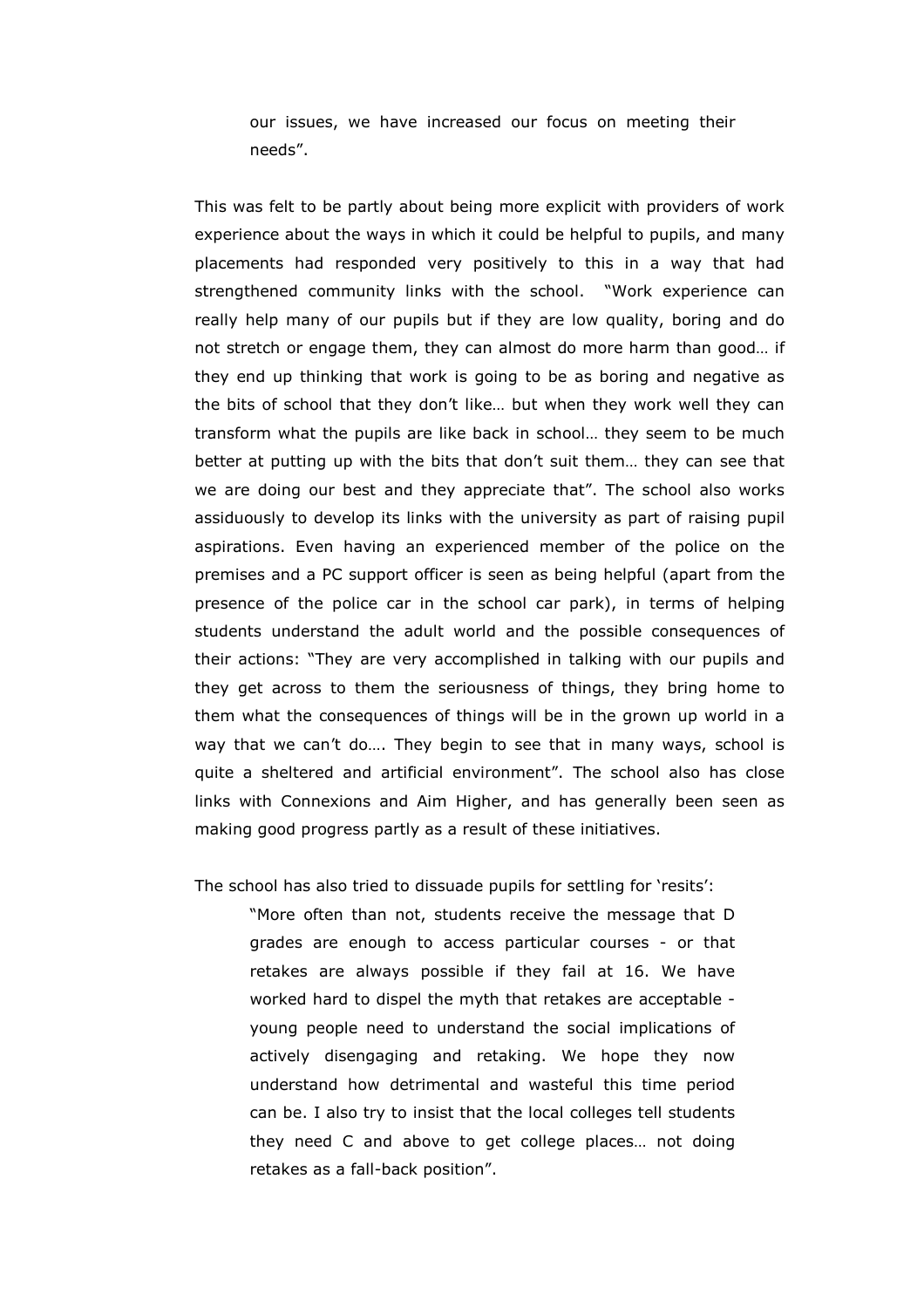### 12k Reducing exclusions by improving the mechanisms for 'internal exclusion'

12.14 Many schools have worked hard to try to keep pupils within the school system and on the school premises, even if they are not able to keep them in ordinary classrooms. One school had tried to move to a position of not excluding pupils at all, and developing on site but detached provision for very challenging pupils. "We were not able to maintain that policy because sometimes there are safety issues, if for example, two pupils have been in a fight and there is clearly going to be further trouble if they come into contact again".

> "Our Exclusion Unit is run by a single member of staff to ensure consistency. To emphasise that the time spent there is officially an 'exclusion', the timings of the day are different. Students complete work appropriate to their levels of ability whilst in situ to highlight the difference between being excluded to home, where we are unable to track their progress adequately - clearly, parents/carers are often at work when exclusions to home take place. However, if we have to exclude to home, we have a duty to provide work for students so do not fall behind".

### 12l A one day a week course to support NEET youngsters in Norfolk

12.15 This is a 16 week one day a week course supported by a high school and Connexions which provides an off school site equipped with a suite of computers for NEET youngsters to work to improve their qualifications. The course is run by a very experienced and effective teacher who is particularly accomplished in her interactions with the young people on the course. There is also a Connexions advisor who helps with refining CVs and goes along with youngsters who have interviews or who are starting on new courses. In the course of the visit to the centre, several of the youngsters sat the ALAN test (some passed, some failed. One student failed by one mark and there was real support and sympathy from the other students).

> "We pay them £5 a day to come on a Wednesday, and we pay their travel expenses and we provide them with lunch…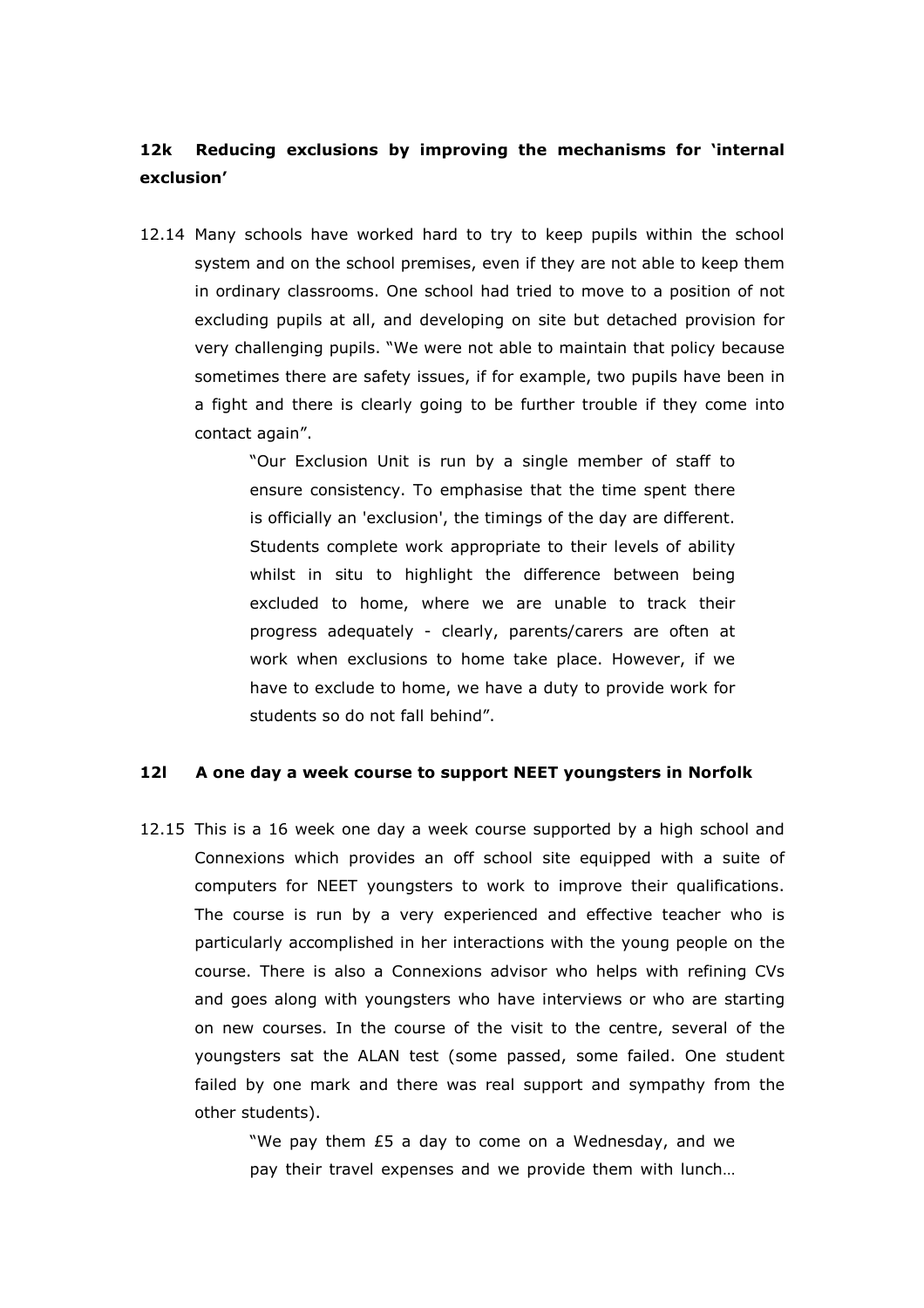and tea and coffee and everything, and that covers all their exam fees, so we get all the exam fees done for them, we've covered all of that…. The course is to try and get them to move on, to progress like mixed and go on to Prince's Trust hopefully, I can get them in to that, which is really good for them… Angela wants to get on Prince's Trust.. we have Connexions here, Emily, who works with them as well to get their CVs done and to actually bring in the latest vacancies through Connections, and will contact them".

The Connexions' Advisor stressed that the success of the course was partly due to the skills of the teacher, and in particular, her skills of interaction with the pupils. Many of the students were disappointed that there was going to be a two week break for the Easter Vacation. The teacher explained that especially for those who lived in local hostels, the course gave them something to do and meant that they did not have to hang about in the hostel all day. Attendance at the course also gave them a sense of self-esteem: "At least they have a little place to come to, and they call it college, not, you know, but they call it college, they say to people, I'm going to college, and it's lovely for them, you know, they say, oh I said I've got to go to college tomorrow so, and I think, great, you know…"

The teacher who led the course felt that developing teachers who were talented in terms of getting pupils to engage with learning was crucial with NEET at-risk students: "That's the main thing… and the way in which they learn is different, and I think we need to get young teachers and older teachers to actually realise it isn't… you've got to get them engaged in it, you've got to get them to like what they're actually doing".

The course may not have been "perfect provision", but it was a good example of a comparatively modest investment that, given an inspirational tutor, could make a big difference to young peoples' attitudes. There were 14 members of the group and attendance was very good.

### 12m The Use of Nurture Groups at Key Stage 3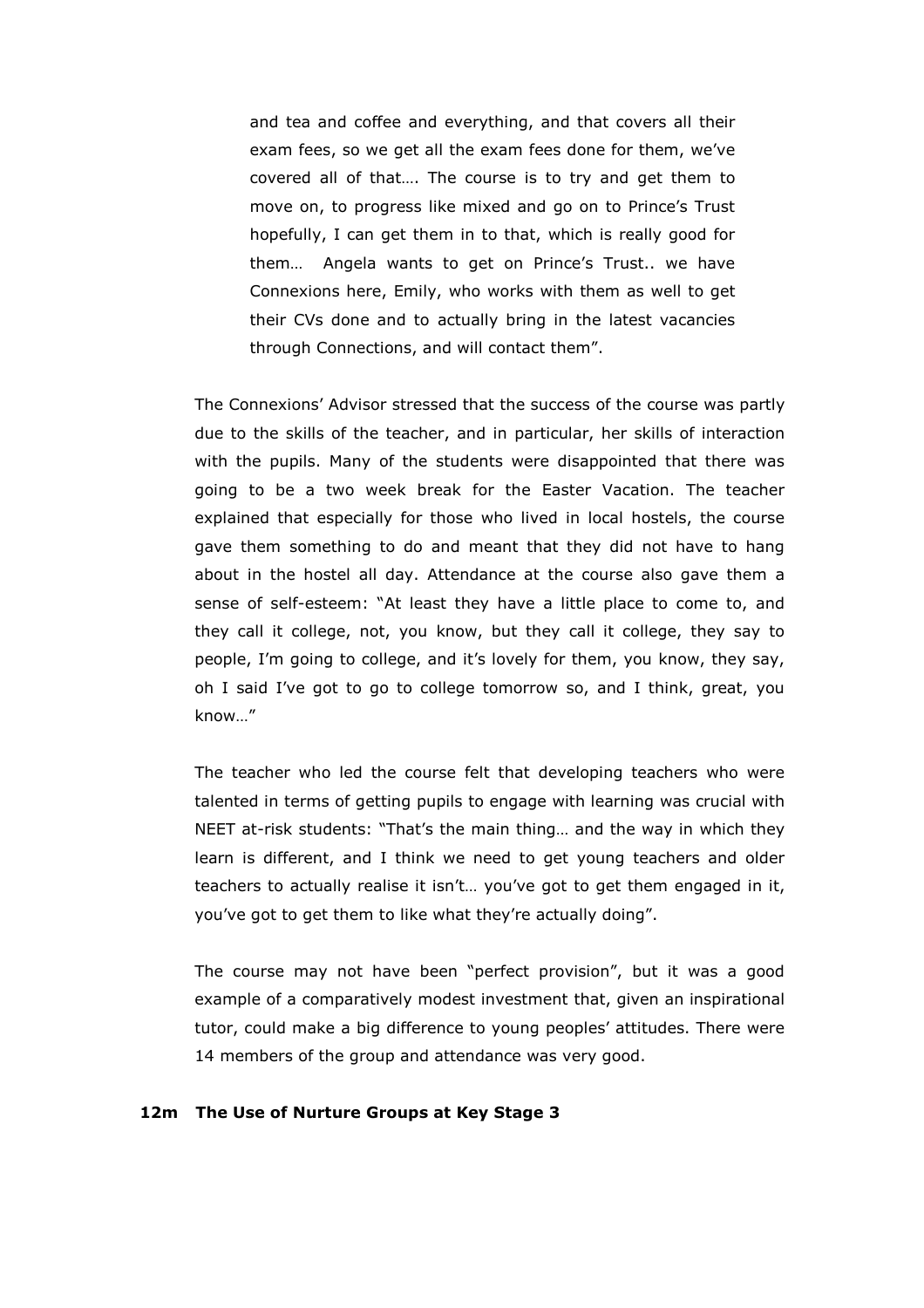12.16 Until recently, the use of nurture groups has largely been confined to primary schools, but the increasing acknowledgement that many pupils are not perfectly developed in social and emotional terms in a way that will enable them to access the curriculum and fit into school life, has meant that several secondary schools in the country have experimented with variants on Nurture Groups or an integrated curriculum on primary school lines, which entails pupils working with the same teacher in several subjects. The creation of such teaching groups generally has resourcing implications as it is generally a small group in order to give attention to individual needs, and it often requires an experienced and accomplished member of staff to cope with the challenge of working with a group of pupils who all find learning difficult, or who do not want to learn. One senior member of staff pointed out that if such pupils were split across the year group, they tended to be simply "submerged" and that their development needs were not really addressed. In nearly all cases, the pupils in the nurture groups were the sort of students who were considered vulnerable to becoming NEET further down the line if there was not intensive intervention at an early stage.

 A particularly interesting feature in one school was an attempt to build into the assessment and feedback processes elements that explicitly acknowledged progress in personal and social gains and in respect and consideration for others. It was made explicit to pupils that this was considered to be an important part of their educational progress, and feedback to pupils was based on how well they were developing in terms of making an effort to do well in lessons, and how well they were developing in terms of their ability to interact in an appropriate way with other pupils and with adults in the school. It is now 35 years since the Hargreaves Report (1984) which strongly advocated that assessment should acknowledge improvements in motivation and commitment, and the development of personal and social skills if learners who were cognitively less able were not to be de-motivated. More recently, contextual value added scores for schools have been predicated primarily on cognitive rather than social gains. Although "hard" mentoring models, such as assertive mentoring, have made a massive difference to the number of pupils who begin to realise that they are capable of academic success, there may be some "collateral damage" caused to pupils who are quite limited in terms of their cognitive ability. Danish approaches place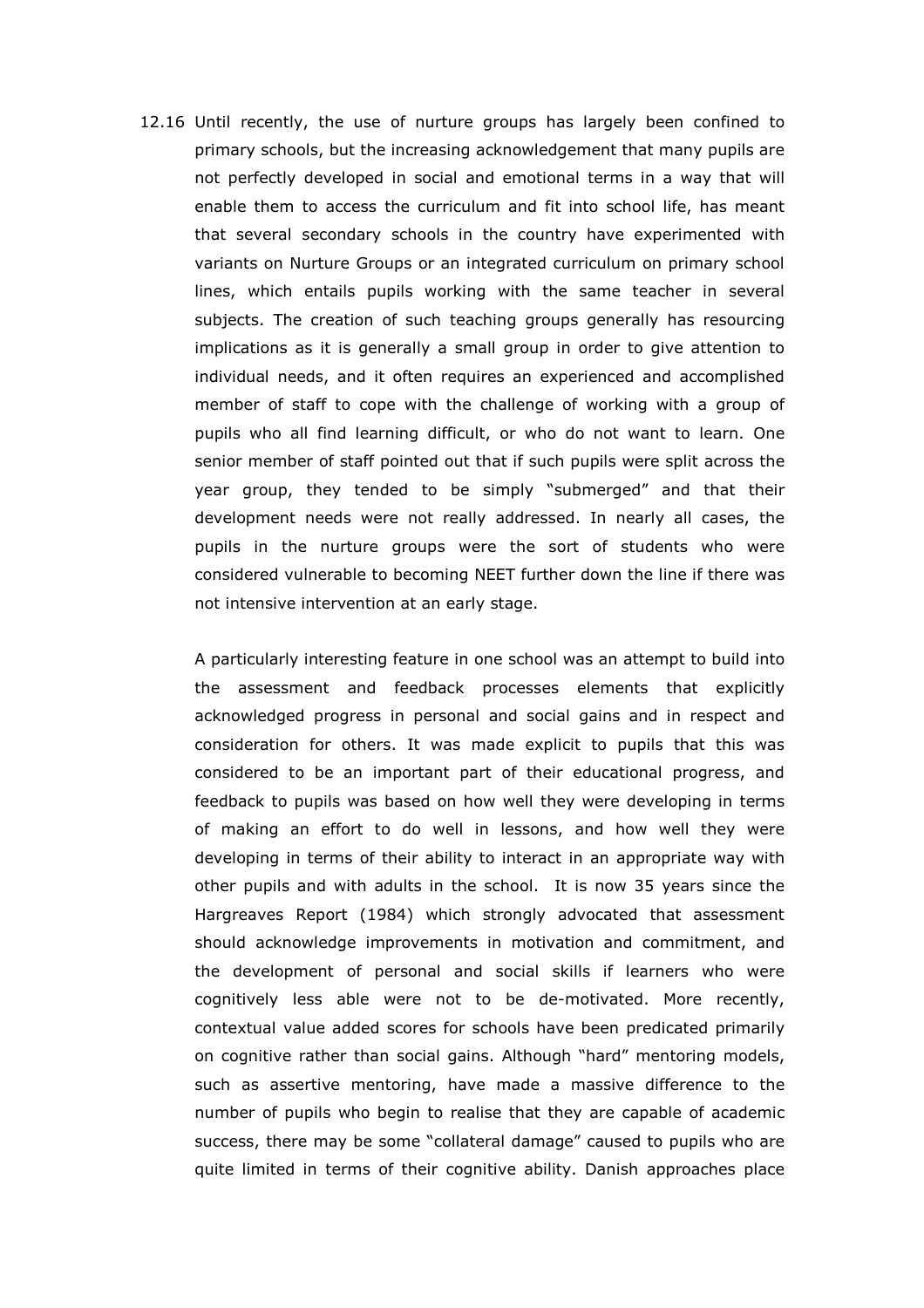considerable emphasis on the development of personal creativity and the capacity for strong, easy relationships with others (Bunting, 2006:1); Tunnard et al. (2008) stress the need for young people to develop "soft skills" such as confidence, motivation, self-control and interpersonal skills, and the OECD lists "key competences" to be developed through education as "thinking, making meaning, managing self, relation to others and participating and contributing" (quoted in Hattie, 2005). One question which schools might ask themselves is the extent to which assessment and feedback practices get across to pupils the importance of these aspects of progression. Holt (1984: 34) pointed out the dangers of paying insufficient heed to the affective domain of education and the importance of learners' attitudes to education:

"Most people understand education as being made to go to a place called school, and there being made to learn something that they don't much want to learn, under the threat that bad things will be done to them if they don't. Needless to say, most people don't much like this game and stop playing as soon as they can".

Three of the schools who were experimenting with nurture groups reported that they felt they had the potential to reduce the number of pupils vulnerable to becoming NEET, but as with other initiatives, it was acknowledged that the success of such groups depended to a large extent on the teachers' skills of interaction with pupils.

#### 12n "Themed Thursdays"

12.17 Connexions in the southern Norfolk region offer "Themed Thursdays", aimed at lowering NEET figures, that they hold once a month. Choosing themes that will encourage young people to spend time at the centre and hopefully bring them back to speak to a PA about school training or work. Recent themes have included parents' and carers' evening, drugs and alcohol, Chlamydia screening and "Have a safe summer". They are supported by the Thetford Sexual Health Steering Group. The Third Thursday of the month a PA and a youth worker are always in attendance and prepared to help and advise. They are supported by PAYP, Youth Services, Include Shockwave and the Youth council. Events range from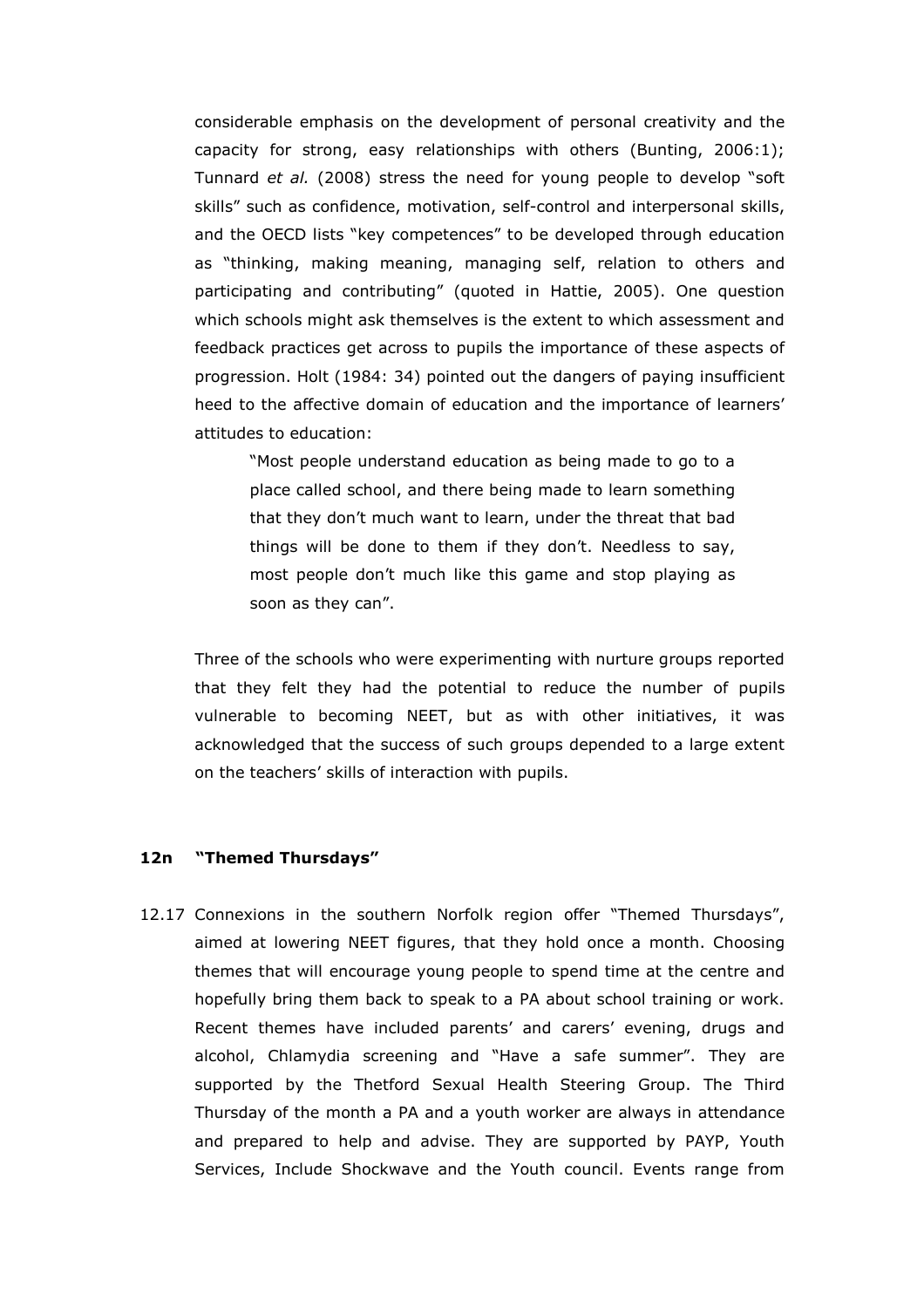films on drug addiction shown and discussed by right direction to a Thursday with live bands and BBQ. "Connexions works with many other agencies including BEST, PRU and Zone for Learning, to engage these young people and keep them in education and give them direction. They hold a job shop in the centre when they help young people fill in applications and contact employers. Many of the PA's go so far as to pick up young people from their homes to take them to these events. However as an AIG agency they may only give advice when asked for it, they cannot volunteer it. The IAG development team work with Connexions to support local schools and instruct chosen staff members in how to counsel young people in their schools. The community of practice which operates through and from the Connexions office is awesome".

### 12o The importance of skills of interaction and developing good relationships with students

12.18 We came across many examples where success in improving NEET outcomes had depended on the relevant professionals possessing very strong skills of interaction with young people, and being able to develop good relationships with them. The following is a small but, we feel, good example of this. Attendance rates are generally acknowledged to be fairly difficult and intractable statistics to change and are not generally susceptible to simple, quick solutions, but one form teacher (an NQT), was able to improve the attendance rate for his class from 86 to 93% over the course of the year. Part of this was attributed to his practice of providing a muffin for all pupils who had 100% attendance for the week on Fridays. The assistant head who mentioned this pointed out that it was not the muffins per se which explained the improvement in the attendance rates:

> "He works really hard with them as a form tutor, he talks to them a lot outside the lessons, he spends time with them over lunchtime chatting to them, they know he is there for them and really wants to help them, he does a lot of work in terms of extra curricular activities and has got a lot of them playing volleyball…. It means something to them because he is the person giving them the muffin and his praise, respect, approval means a lot to them".

### 12p Open Road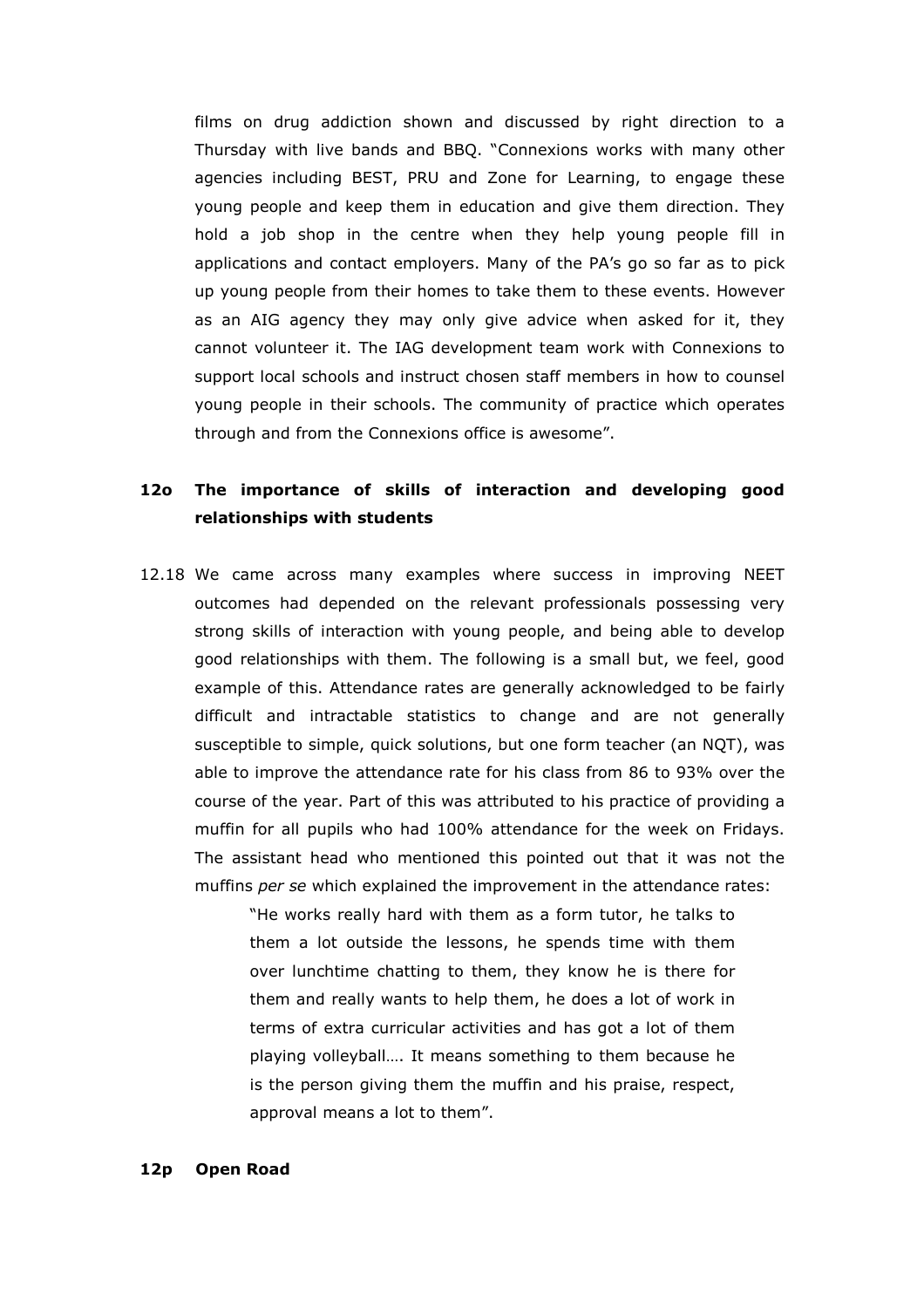12.19 Open Road Open Road offers pupils at risk of educational exclusion the opportunity to work with cars, motorcycles and motor sport. As well as the Bracondale workshop, which now has an attached classroom, the project now also has a mobile workshop which makes it possible for them to do outreach work with schools. They have already done work in Watton and several parts of North Norfolk.

(http://www.openroadnorwich.co.uk.)

### 12q Activities and courses to help to re-engage pupils who have been in Pupil Referral Units

12.20 Part of the Key Stage 4 Engagement Programme, there has been an attempt to provide a broader range of reintegration activities for students who have been studying in PRUs. This has included taking small groups of students to supported visits to FE college and a course which gives students the opportunity to take courses in canoeing and bushcraft. Both these strands are designed to help pupils who have been in PRUs to reengage in education, to get them to take responsibility for their actions and to develop their ability to relate to others. The respondent who was responsible for these initiatives made the point that what works for some students doesn't work for others, and therefore a range of approaches are necessary. "Half of them really took to the college and saw it as being very different to what had alienated them in school, the other half didn't like it and were apprehensive and negative…. It was just so big. Again, about half of the group of eight students got a lot out of the canoeing and bushcraft courses, did really well and finished the course…… one student asked if he could go back and act as a volunteer and has begun to do that, but not all of them liked it and some fell by the wayside".

### 12r "Collapsed Curriculum days"

12.21 A number of schools were experimenting with abandoning the normal school timetable on one day of the week and having "special project" activities. Several heads and assistants felt that this was working well and that it offered the opportunity for teachers to work with pupils in a different way, and in a way that enabled them to develop stronger working relations with pupils. Most of these initiatives were comparatively recent